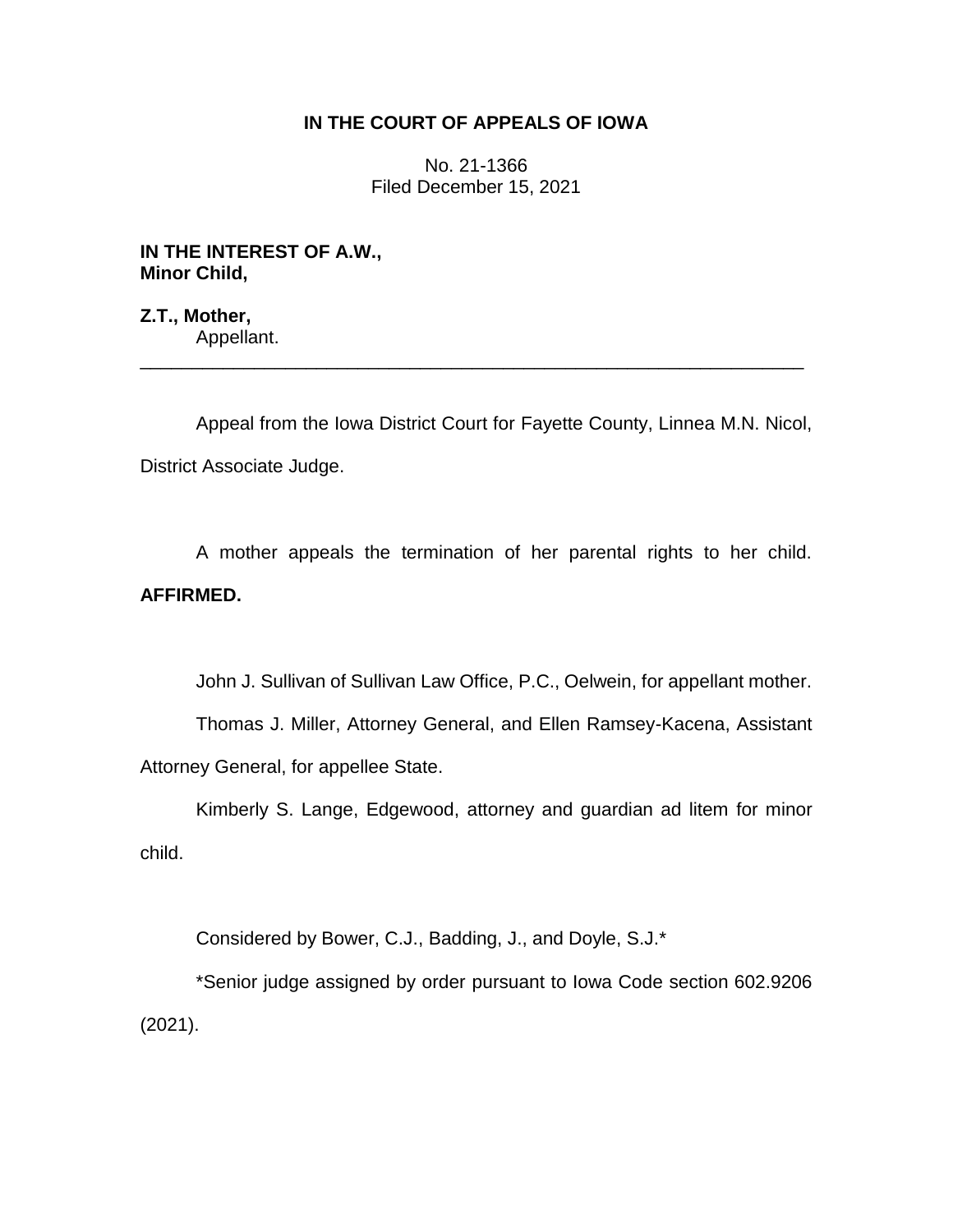## **DOYLE, Senior Judge.**

A mother appeals the termination of her parental rights to her child.<sup>1</sup> She contends the State failed to prove the grounds for termination by clear and convincing evidence. In the alternative, she asks for more time to reunite with the child. She also contends termination is not in the child's best interest. We review her claims de novo. *See In re B.H.A*., 938 N.W.2d 227, 232 (Iowa 2020). In doing so, we give weight to the juvenile court's fact findings, especially those about witness credibility, although we are not bound by them. *See* Iowa R. App. P. 6.904(3)(g); *In re C.A.V*., 787 N.W.2d 96, 99 (Iowa Ct. App. 2010).

The child was removed from the mother's care after testing positive for methamphetamine at birth. The juvenile court placed the child in the care of the paternal grandmother, who is a licensed foster parent and has custody of the child's siblings. The child was adjudicated a child in need of assistance (CINA) in June 2020.

In the six months that followed the CINA adjudication, the mother completed a substance-abuse evaluation and began mental-health services. But she missed visits with the child early on and did not attend appointments regularly. Although the mother maintained her sobriety for a period, she missed three drug tests in December before testing positive for methamphetamine in January 2021. The mother again failed to provide a sample for testing on many occasions before and after testing positive for marijuana and methamphetamine in May 2021. Because

 $\overline{a}$ 

<sup>&</sup>lt;sup>1</sup> The father's parental rights were also terminated. He did not appeal.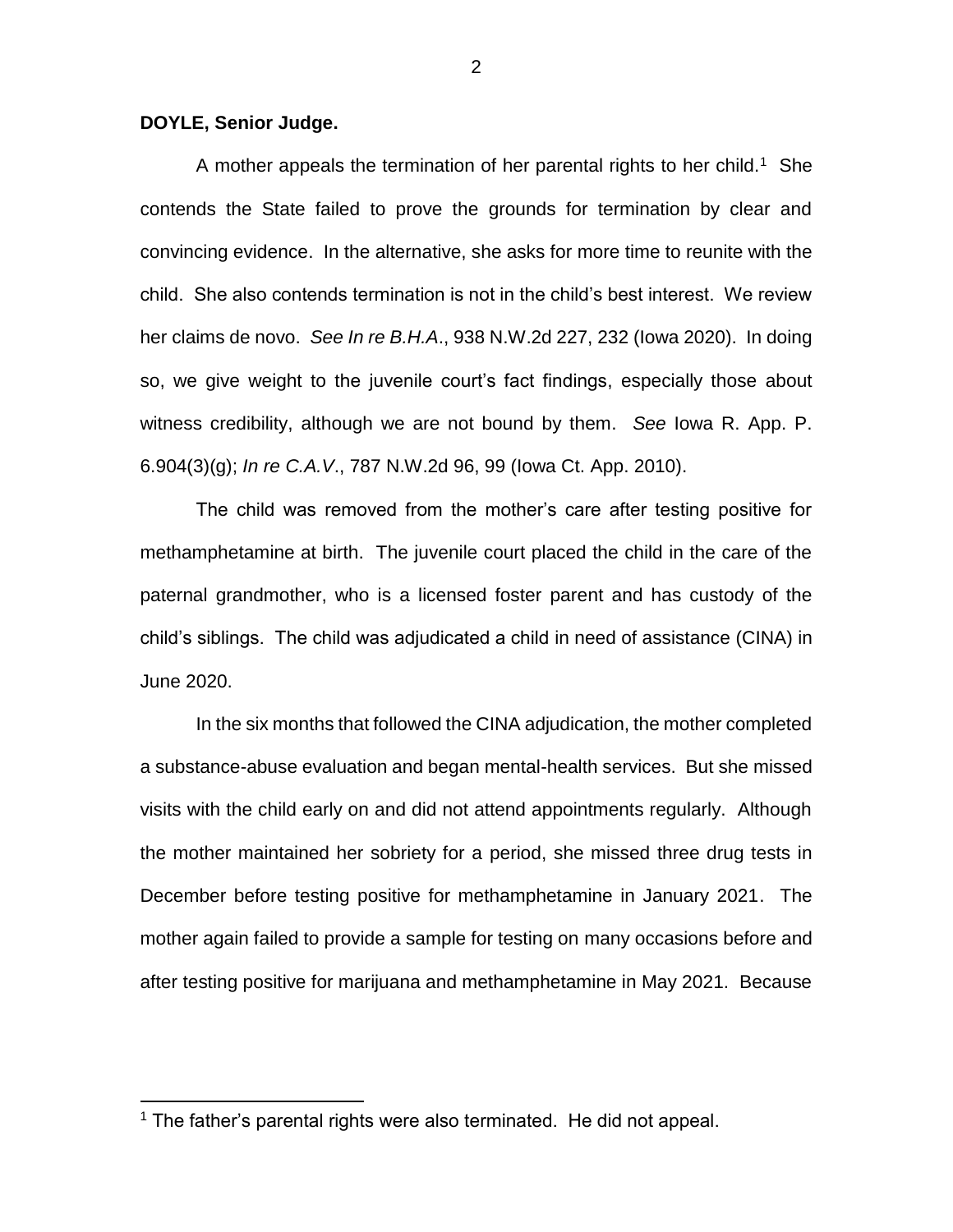the safety concerns that existed when the case began continued, the juvenile court

directed the State to start termination proceedings.

The juvenile court terminated the mother's parental rights under Iowa Code section 232.116(1)(h) and (*l*) (2021). We may affirm if the record supports termination on either ground. *See In re A.B.*, 815 N.W.2d 764, 774 (Iowa 2012).

The court may terminate under section 232.116(1)(h) if it finds:

(1) The child is three years of age or younger.

(2) The child has been adjudicated a [CINA] pursuant to section 232.96.

(3) The child has been removed from the physical custody of the child's parents for at least six of the last twelve months, or for the last six consecutive months and any trial period at home has been less than thirty days.

(4) There is clear and convincing evidence that the child cannot be returned to the custody of the child's parents as provided in section 232.102 at the present time.

The only issue is whether the child could be returned to the mother's care at the

time of the termination hearing. *See In re D.W.*, 791 N.W.2d 703, 707 (Iowa 2010)

(interpreting the term "at the present time" to mean "at the time of the termination

hearing").

The mother argues that she fulfilled all expectations during the CINA proceedings "except that she struggled with relapse and sobriety." But her substance use is, of course, what led to the CINA adjudication. The mother has a long history of methamphetamine and marijuana use and lost her parental rights to four other children as a result. Yet the mother continued to use methamphetamine while pregnant with this child, who tested positive for methamphetamine at birth. Despite the services offered to the mother to help her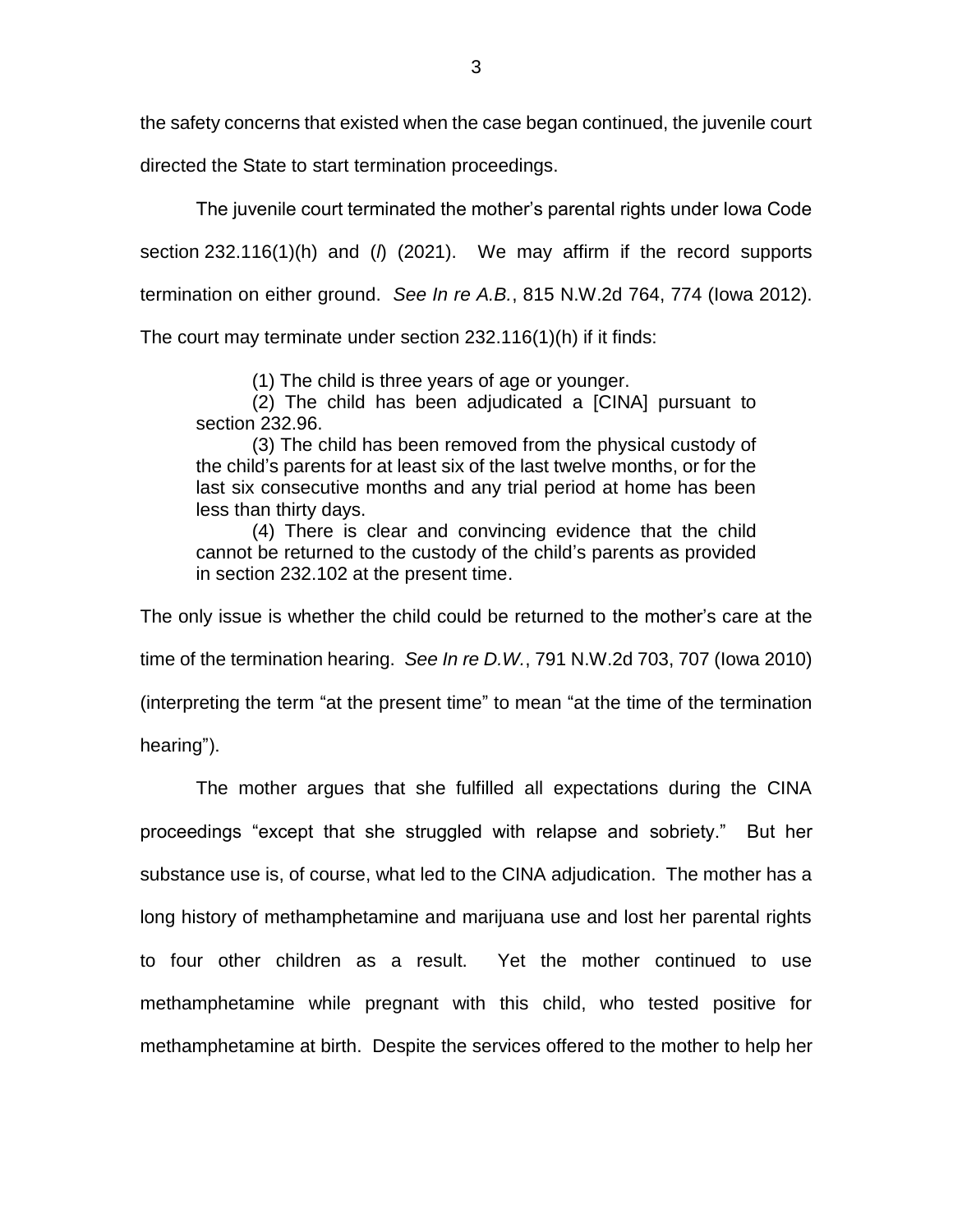maintain sobriety, she failed to do so. $2$  Her ongoing substance use prevents the return of the child to her care. *See In re J.S*., 846 N.W.2d 36, 42 (Iowa 2014) (holding it is reasonable for the court to conclude "a parent's active addiction to methamphetamine is 'imminently likely' to result in harmful effects to the physical, mental, or social wellbeing of the children in the parent's care"); *A.B*., 815 N.W.2d at 776 (noting "an unresolved, severe, and chronic drug addiction can render a parent unfit to raise children").

 $\overline{a}$ 

On August 6, 2021, the Court observed the mother to be "tweaking" as she testified. The mother was unable to sit still, was shaking her leg, and picking her teeth during her testimony. The mother's behavior was beyond what would be expected of one who would be nervous while testifying and exhibited involuntary muscle movements that are common when someone is using or coming down from methamphetamine. The Court does not find the mother's testimony regarding her recent abstinence to be credible.

The mother argues this finding is "without basis" because "[n]o other party brought this up during questioning and the court did not submit any evidence that it was qualified as an expert to determine whether or not the mother was under the influence of methamphetamine."

We credit the juvenile court's observations because of its unique ability to view "the 'witness's facial expressions, vocal intonation, eye movement, gestures, posture, body language, and courtroom conduct.'" *Albert v. Conger*, 886 N.W.2d 877, 880 (Iowa Ct. App. 2016) (citation omitted). In contrast, we have only a cold transcript to review. *See id.* The juvenile court can determine whether a witness is exhibiting something more than nervous behavior common to those unaccustomed to testifying in legal proceedings. And the court's familiarity with the mother placed it in a position to judge her behavior specifically. The juvenile court can also determine whether a party's courtroom behavior suggests methamphetamine use. *See, e.g.*, *In re L.B.*, No. 17-1439, 2017 WL 6027747, at \*2 (Iowa Ct. App. Nov. 22, 2017) (crediting the district court's observation that the mother's behavior pointed to methamphetamine use in determining the child could not be safely returned to the mother's care). But, regardless, the most damning evidence of the mother's continued substance use are the positive drug screens from January and May 2021 and her many missed tests over the last nine months of the proceedings, which we presume would have been positive.

<sup>&</sup>lt;sup>2</sup> In the termination ruling, the juvenile court made these observations about the mother's demeanor during her testimony at the termination hearing based on its familiarity with the mother at many other court hearings: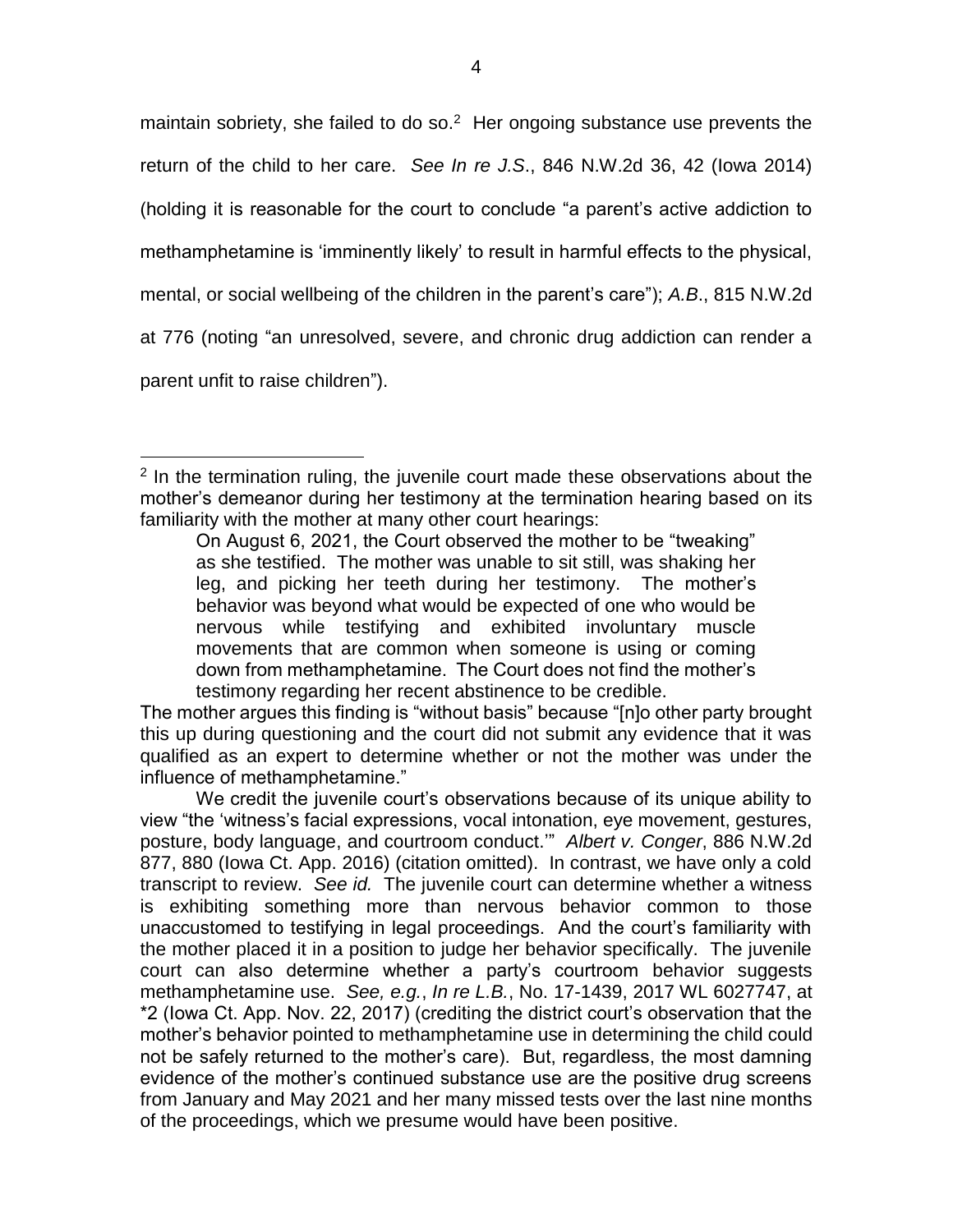The mother makes a passing reference to the requirement that the State "make every reasonable effort to return the child to the child's home as quickly as possible consistent with the best interests of the child." Iowa Code § 232.102(7). She claims the State "failed to make more efforts in assisting [the mother] in obtaining drug testing as this appeared to be the only major issue of concern." Even if this single statement is enough to raise a challenge to reasonable efforts on appeal, the mother failed to preserve the claim below. *See In re C.H*., 652 N.W.2d 144, 148 (Iowa 2002) (noting a parent must complain to the juvenile court about the adequacy of the services "at the removal, when the case permanency plan is entered, or at later review hearings").

The mother also asks, in the alternative, for more time to reunite with the child. Iowa Code section 232.104(2)(b) allows the court to continue the child's placement for another six months if doing so will eliminate the need for the child's removal. But to delay permanency, the court must "enumerate the specific factors, conditions, or expected behavioral changes which comprise the basis for the determination that the need for removal of the child from the child's home will no longer exist at the end of the additional six-month period." Iowa Code § 232.104(2)(b). Based on the mother's history, we are unable to make such a finding. *See B.H.A.*, 938 N.W.2d at 233 (noting a parent's past performance shows the quality of the future care that parent can provide).

Finally, the mother contends termination is not in the child's best interest. To terminate parental rights, the evidence must show termination is in the child's best interest. *See In re R.K.B*., 572 N.W.2d 600, 602 (Iowa 1998). In determining a child's best interest, we look to the framework described in section 232.116, *see*